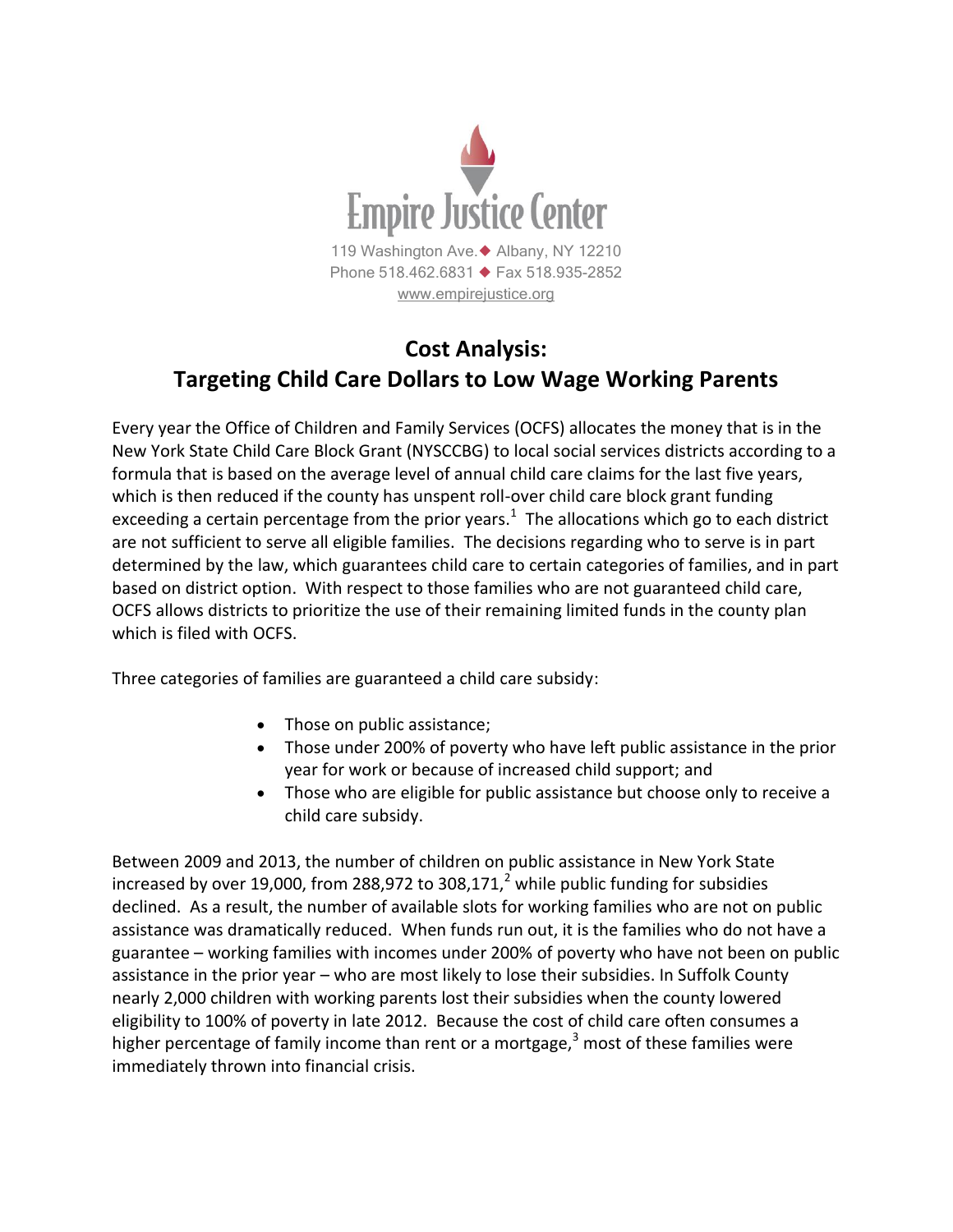The system is further strained because the public cost of a subsidized child care slot, averaging \$7,200 per year, is entirely paid with public funds when the recipient of a subsidy is on public assistance.<sup>4</sup> Public assistance recipients are required to participate in work programs as a condition of receiving assistance and are guaranteed child care assistance to make it possible for the parent to work. Currently, under state statute and regulation, public assistance recipients are exempt from the work activities requirement only until their children are 3 months old.<sup>5</sup> After that, they are required to participate in work activities while their child attends fully-subsidized child care. Although there is evidence that work activities such as job search and work fare result in little or no economic gain for these families,<sup>6</sup> New York State consciously prioritizes spending its limited child care dollars to support these activities when there is not enough funding to support low income working families with real jobs.

Working families with incomes over the poverty level, on the other hand, contribute to the cost of their subsidized child care by making copayments. For a low income working family, the county pays only part of the cost of child care, not the whole cost of care as they would for a family receiving public assistance. Specifically, the working family is expected to pay a percentage of the income they earn over the poverty level toward child care. The county then pays the difference between the family share and the actual cost of care, up to the market rate established by OCFS.

As indicated in the table below, the funding that fully supports one infant slot for a working public assistance recipient with subsidized child care would actually fund three slots for working families, because the cost is shared between the government and the low income families.<sup>7</sup> In Erie County, infant care costs the county \$9,100 per year for a public assistance recipient, but a child care subsidy for a working family with a preschool aged child will cost the county only \$3,645. This means that the amount of money saved by Erie County from one public assistance family that does *not* require full-time infant care can be allocated to pay for child care subsidies for 2.5 working families in need of preschool aged care, or 2.3 working families in need of infant care. In Broome County and a multitude of other smaller and predominately rural counties, the savings from one less public assistance household in need of infant care would fund 3.7 child care subsidies for working families of preschool aged children.<sup>8</sup>

The Assembly budget bill would address this issue by shifting child care dollars that are being spent on welfare recipients in programs like job search and workfare to low income working families with real jobs. This would be done by amending §410-x of the Social Services Law to maximize and target child care subsidies to low income working families who are employed when local districts are unable to provide subsidies to all who are eligible. Specifically, the amendment would provide that when a social services district does not have sufficient funding to serve all eligible working families under 200% of poverty, the district must offer a twelve month work exemption to welfare recipients who are personally providing care for a child less than one year of age.

We estimate that this cost neutral action will make a total of \$5.38 million in child care dollars, currently being used to support child care assistance for welfare recipients, available to provide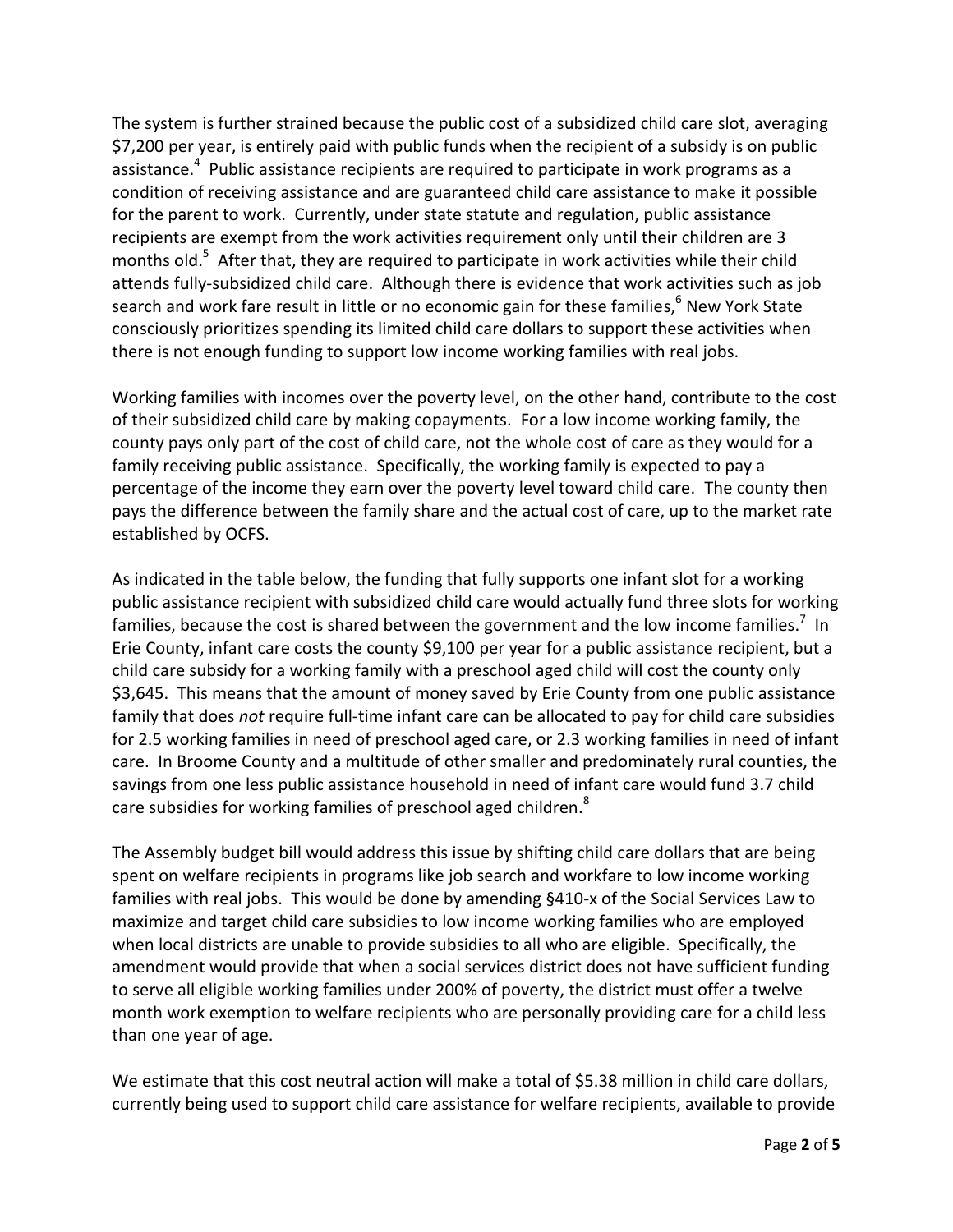child care subsidies to parents who are employed. In addition, we estimate an additional \$3.96 million in administrative savings through the elimination of the connected work program expenses (e.g. expense of the workfare or soft skills program). Total funds freed up would be \$9.34 million. A detailed analysis of this cost savings is attached.

Those dollars will be stretched even further because working families have copayments and welfare recipients do not. As a result, each child care slot transferred from a welfare recipient will generate 2.4 slots for a working parent. In addition, by reducing the amount of administrative time spent coordinating job search and workfare activities, local districts would see savings in administrative costs statewide.

We need to protect the jobs of low income working families! Insufficient funding for child care subsidies for the working poor undermines their ability to stay in the work force and off of welfare. This proposal to amend the social services law will free up the subsidized child care funding necessary to help maintain and expand slots for working families. It will also provide lawmakers with information that they need to make rational and fair decisions regarding the distribution of limited child care dollars.

| Table 1: Comparison of Public Funding of Child Care Costs for Public Assistance (PA) and Working<br><b>Families: High Family Share Counties</b> <sup>9</sup> |                       |                    |                      |                      |                   |
|--------------------------------------------------------------------------------------------------------------------------------------------------------------|-----------------------|--------------------|----------------------|----------------------|-------------------|
|                                                                                                                                                              |                       |                    |                      |                      |                   |
|                                                                                                                                                              | Suffolk <sup>10</sup> | Erie <sup>11</sup> | Broome <sup>12</sup> | Orange <sup>13</sup> | NYC <sup>14</sup> |
| Annual cost: full-time infant care                                                                                                                           | \$14,300              | \$9,100            | \$7,800              | \$10,400             | \$9,100           |
| Annual cost: full-time preschool aged                                                                                                                        |                       |                    |                      |                      |                   |
| care                                                                                                                                                         | \$13,000              | \$8,840            | \$7,280              | \$9,880              | \$7,800           |
| For each infant of a PA family, the                                                                                                                          |                       |                    |                      |                      |                   |
| county pays the full cost of care.                                                                                                                           | \$14,300              | \$9,100            | \$7,800              | \$10,400             | \$9,100           |
|                                                                                                                                                              |                       |                    |                      |                      |                   |
| Working families contribute to their                                                                                                                         |                       |                    |                      |                      |                   |
| child care costs by paying a % of their                                                                                                                      |                       |                    |                      |                      |                   |
| income above the poverty level.                                                                                                                              | 30%                   | 35%                | 35%                  | 35%                  | 35%               |
| Annually, a working family contributes                                                                                                                       |                       |                    |                      |                      |                   |
| to the cost of care:                                                                                                                                         | \$4,452.75            | \$5,194.88         | \$5,194.88           | \$5,194.88           | \$5,194.88        |
|                                                                                                                                                              |                       |                    |                      |                      |                   |
| For each infant of a working family, the                                                                                                                     |                       |                    |                      |                      |                   |
| county pays                                                                                                                                                  | \$9,847.25            | \$3,905.13         | \$2,605.13           | \$5,205.13           | \$3,905.13        |
| The cost of one fully subsidized PA                                                                                                                          |                       |                    |                      |                      |                   |
| infant slot will purchase this many                                                                                                                          |                       |                    |                      |                      |                   |
| infant slots for a working family                                                                                                                            | 1.45                  | 2.33               | 2.99                 | 2.00                 | 2.33              |
|                                                                                                                                                              |                       |                    |                      |                      |                   |
| For each preschool child of a working                                                                                                                        |                       |                    |                      |                      |                   |
| family, the county pays                                                                                                                                      | \$8,547.25            | \$3,645.13         | \$2,085.13           | \$4,685.13           | \$2,605.13        |
| The cost of one fully subsidized PA                                                                                                                          |                       |                    |                      |                      |                   |
| infant slot will purchase this many pre-                                                                                                                     |                       |                    |                      |                      |                   |
| school slots for a working family                                                                                                                            | 1.67                  | 2.50               | 3.74                 | 2.22                 | 3.49              |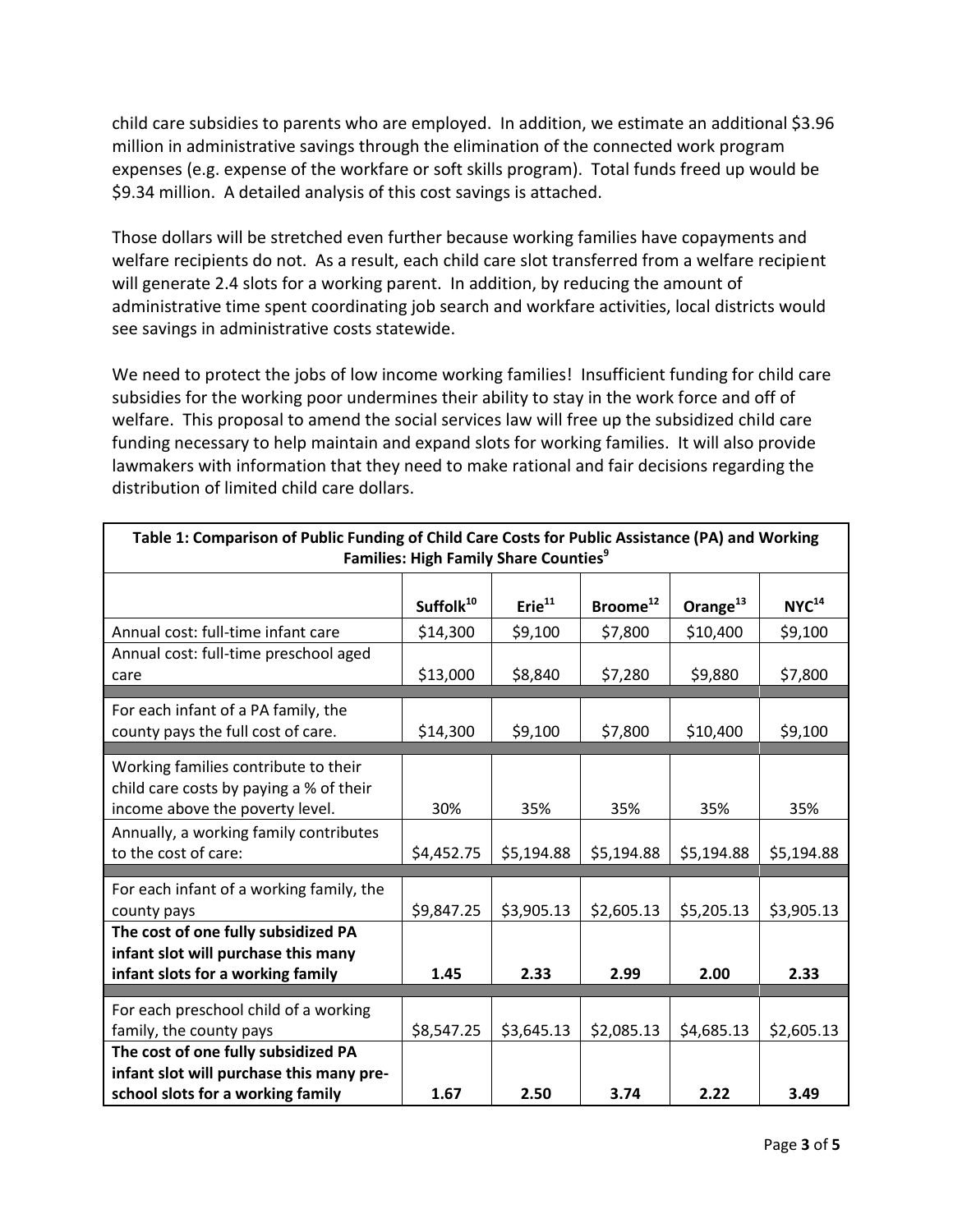<sup>2</sup> Compare Office of Temporary and Disability Assistance Monthly Caseload Statistics Annual Summary from 2008 when the average number of adults on Temporary Assistance was  $510,160$  and the average number of children on Temporary Assistance was 288,972, *Temporary and Disability Assistance Statistics, Table A-5* (Dec. 2008), *available at* <http://otda.ny.gov/resources/caseload/2008/2008-12-stats.pdf> (last accessed April 4, 2014), with the Monthly Caseload Statistics Annual Summary from 2013 when the monthly caseload of adults on Temporary Assistance was 578,482 and the number of children on Temporary Assistance was 308,171, *Temporary and Disability Assistance Statistics, Table A-5* (Dec. 2013), *available at*

<http://otda.ny.gov/resources/caseload/2013/2013-12-stats.pdf> (last accessed April 4, 2014). 3 *See* Diana M. Pearce, *The Self-Sufficiency Standard for New York State 2010*, CENTER FOR WOMEN'S WELFARE, UNIVERSITY OF WASHINGTON SCHOOL OF SOCIAL WORK (June 2010), *available at*

<http://www.fiscalpolicy.org/SelfSufficiencyStandardForNewYorkState2010.pdf> (last accessed April 4, 2014). <sup>4</sup> Average cost of subsidized care per child provided by OCFS. E-mail from Janice Molnar, Office of Children and Family Services to Susan Antos, dated 10/07/13 (on file with the author) .

 $5$  N.Y. Soc. SERV. LAW § 410-w(3); 18 NYCRR § 385.2(b)(7).

<sup>6</sup> D.Greenberg, V Deitch & G. Hamilton, *Welfare to Work Program: Benefits and Costs: A Synthesis of Research, pp. ES-4, ES-11* (MDRC, February, 2009). Available at: [http://www.mdrc.org/sites/default/files/full\\_611.pdf](http://www.mdrc.org/sites/default/files/full_611.pdf) (last accessed May 2, 2014) .

 $7$  These calculations are conservative because the average cost of a subsidy includes the costs for a fully subsidized slot of a family on public assistance and the cost of a slot of a working family that has a copayment.

 $8 \text{ In the accompanying chart, the estimate of child care slots for working families that can be leveraged from a public$ assistance infant care slot was calculated by dividing the cost of one full-time infant care slot, fully paid for by the county, by the county's share of child care costs for a working family with a child in a full-time preschool or infant care program. The market rates are separated into five distinct geographical groups and a representative county was highlighted in each of these geographical groups. The calculation was run separately for each of the five different market rate groups at two different levels—to see how many working family infant care slots can be funded from one public assistance infant slot, and how many working family preschool slots can be funded from one public assistance infant slot because the cost of care is different between different age groups. Infant care is the most expensive level of care, and preschool aged care is the most commonly used category of care. Because the number we used as the cost per slot is actually the average cost spent on public assistance and non-public assistance families, it is actually likely that each public assistance infant slot will purchase more slots than are indicated in our conservative calculations.

 $9$  Calculation conducted using market rates effective April 1, 2014 and copay percentages as of March 7, 2014. Family share and county share calculations are based on a household of three earning \$34,632.50 (175% of the 2014

 $\overline{\phantom{a}}$ <sup>1</sup> According to 13-OCFS-LCM-06, the allocation for SFY 2013-14 " reflects each LDSS's proportionate share of the block grant funds based on the average level of annual child care claims for the FFY 2007-08 through FFY 2011-12. Rollover of unspent NYSCCBG funds is taken into account for those LDSSs that meet the following two criteria: • If the LDSS's FFY 2011-12 rollover into FFY 2012-13 is more than 15 percent of its FFY 2011-12 NYSCCBG claims; AND

<sup>•</sup> The LDSS's FFY 2011-12 rollover amount exceeded 75 percent of its FFY 2010-11 rollover amount. For any LDSS meeting both of these criteria, the base allocation is first reduced by an amount equal to 40 percent of the rollover amount from FFY 2011-12 into FFY 2012-13 (but not to exceed the five-year-average-claim base allocation).

The statewide allocation reduction is then redistributed among LDSSs as follows. For LDSSs whose FFY 2011-12 NYSCCBG claims exceeded the sum of their SFY 2013-14 base allocations (as adjusted) and FFY 2011-12 rollover amounts, the amount of allocation reduction is redistributed on a pro-rated basis, proportionate to counties' share of the total excess claims. The sum of each LDSS's five-year-average-claim base allocation, allocation reduction and redistribution is its final SFY 2013-14 allocation." 13-OCFS-LCM-06, *New York State Child Care Block Grant Subsidy Program Allocations for State Fiscal Year 2013-2014*, NYS OFFICE OF CHILDREN & FAMILY SERVICES (May 29, 2013), *available at* [http://www.ocfs.state.ny.us/main/policies/external/OCFS\\_2013/LCMs/13-OCFS-](http://www.ocfs.state.ny.us/main/policies/external/OCFS_2013/LCMs/13-OCFS-LCM-06%20%20New%20York%20State%20Child%20Care%20Block%20Grant%20Subsidy%20Program%20Allocations%20for%20State%20Fiscal%20Year%202013%20-%202014.pdf)[LCM-](http://www.ocfs.state.ny.us/main/policies/external/OCFS_2013/LCMs/13-OCFS-LCM-06%20%20New%20York%20State%20Child%20Care%20Block%20Grant%20Subsidy%20Program%20Allocations%20for%20State%20Fiscal%20Year%202013%20-%202014.pdf)

[<sup>06%20%20</sup>New%20York%20State%20Child%20Care%20Block%20Grant%20Subsidy%20Program%20Allocation](http://www.ocfs.state.ny.us/main/policies/external/OCFS_2013/LCMs/13-OCFS-LCM-06%20%20New%20York%20State%20Child%20Care%20Block%20Grant%20Subsidy%20Program%20Allocations%20for%20State%20Fiscal%20Year%202013%20-%202014.pdf) [s%20for%20State%20Fiscal%20Year%202013%20-%202014.pdf](http://www.ocfs.state.ny.us/main/policies/external/OCFS_2013/LCMs/13-OCFS-LCM-06%20%20New%20York%20State%20Child%20Care%20Block%20Grant%20Subsidy%20Program%20Allocations%20for%20State%20Fiscal%20Year%202013%20-%202014.pdf) (last accessed April 4, 2014).